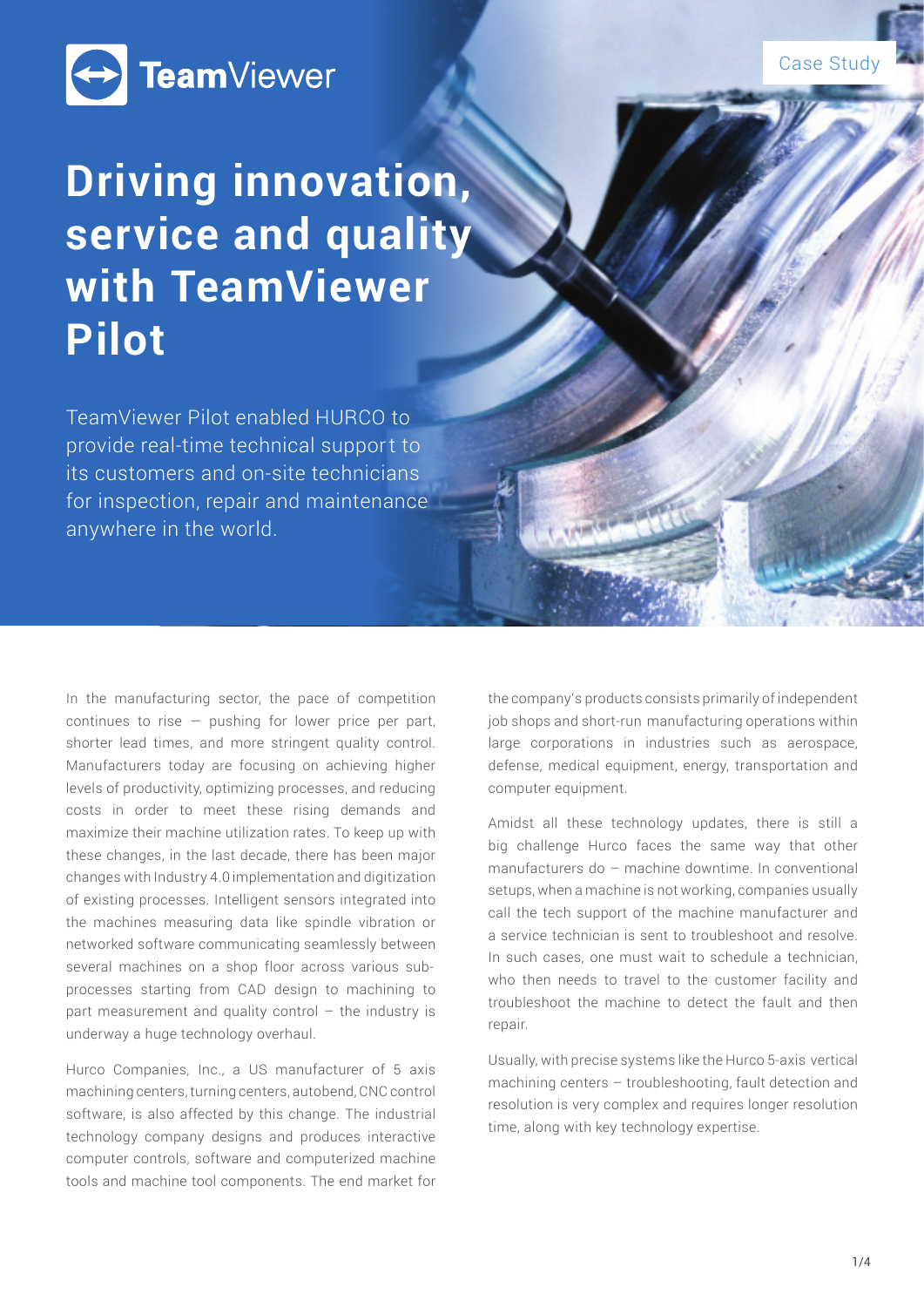



Hurco Companies, Inc. is a US manufacturer of 3 and 5 axis machining centers, turning centers, Autobend, and CNC control software. The industrial technology company designs and produces interactive computer controls, software and computerized machine tools and machine tool components. The end market for the company's products consists primarily of independent job shops and short-run manufacturing operations within large corporations in industries such as aerospace, defense, medical equipment, energy, transportation and computer equipment. Hurco has been founded 1968. Operating worldwide, the headquarter is located in Indianapolis, IN. www.hurco.com.



- » Increasing uptime for HURCO customers
- » Reducing service response time and minimizing travel cost of onsite support
- » Enabling customers and on-site technicians to troubleshoot and perform maintenance procedures efficiently



TeamViewer Pilot enabled HURCO to provide real-time technical support to its customers and on-site technicians for inspection, repair and maintenance anywhere in the world without having to travel. With TeamViewer Pilot, the experts can see on their smartphone what the customers and onsite technicians see on the machine and guide them using 3d markers and text annotations. This reduced the overall response time for fault detection and resolution and increased savings on travel cost.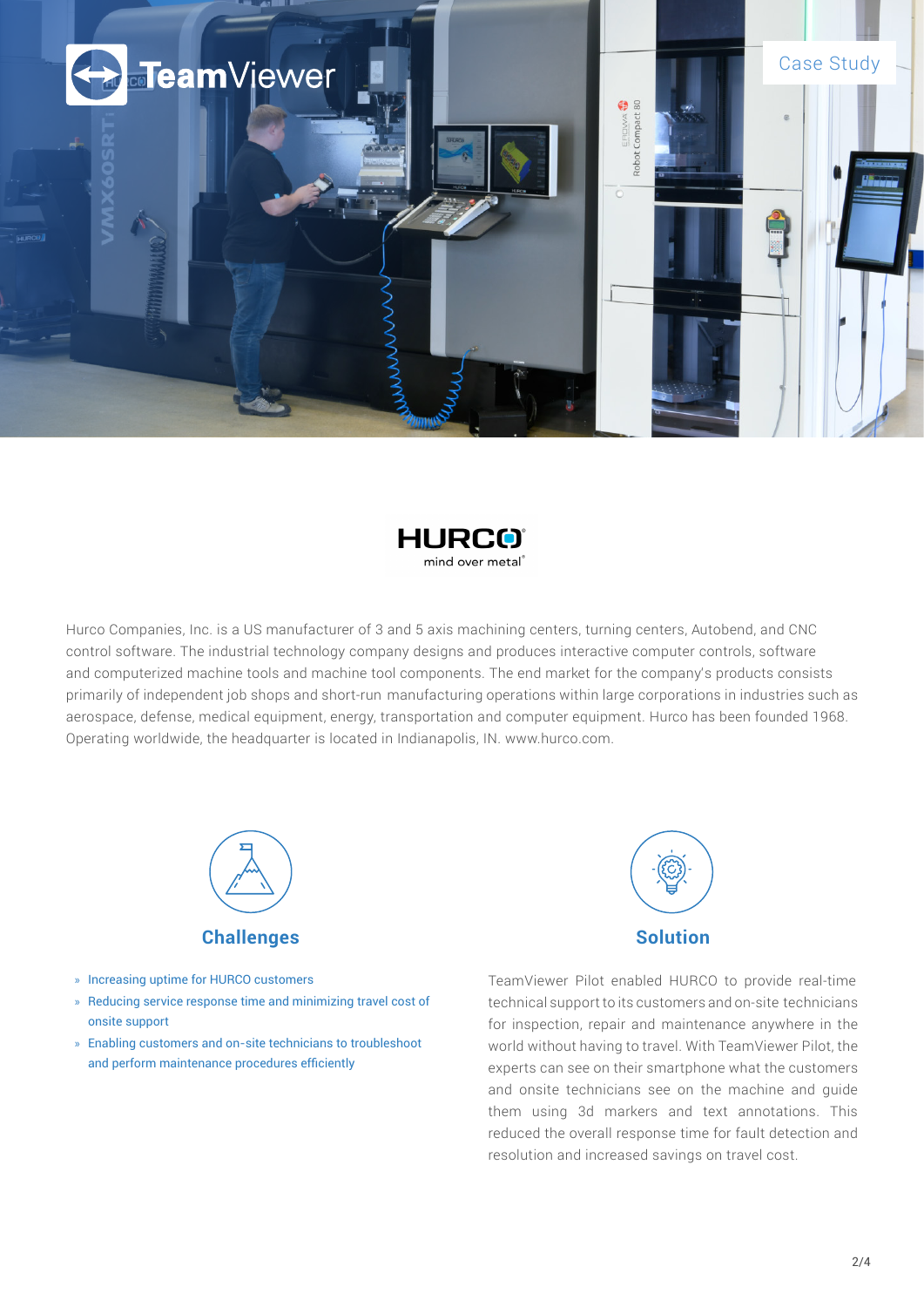TeamViewer

## With AR, Hurco is taking its maintenance, repair and service to the next level.

Hurco is taking its maintenance, repair and service to the next level incorporating real-time augmented reality support with TeamViewer Pilot. Ryan Lay, Manager Control Support and Testing at Hurco, explains: "Our field service has to do everything from upgrading software to troubleshooting electrical circuits to rebuilding mechanical systems, spindles, drive systems, ball-scr ews – all kinds of stuff so they really get into a wide array of things that they have to do. TeamViewer Pilot is an AR tool that allows us to see in real time what our service or customer is looking at on the machine."

To minimize the service resolution time, it is crucial to be efficient in all steps of service support – starting from the support call to the final resolution. Shortage of subject matter experts (SME), technical complexity and geolocation restriction often compound this problem – the customer needs to wait for a technician to be scheduled who needs to travel halfway across the world to diagnose the fault and resolve.

"Previously we would have to talk to the customer and ask them to describe the error and then somebody had to visit the site to troubleshoot and identify the fault and then resolve. With Pilot, an agent located anywhere in the world can be virtually 'transported' to the customer in an instant. By utilizing the customer's smartphone camera, the agent can see in real time what the customer or technician is talking about. The agent provides a sequence of actions that will resolve the issue and guides the customer with AR to clearly show the steps they need to take," says Ryan.

Ryan's team already successfully used TeamViewer for Internet-based remote access and support and hence trusted the solution which scored with speed and reliability. In the continuous search for ways to streamline the support process, the company was quickly convinced of the opportunities offered by Augmented Reality (AR). Various AR products were evaluated, including the solution of an IT giant from Silicon Valley. Ryan: "We had evaluated a Microsoft solution using augmented reality glasses but chose to try Pilot due to the low initial cost provided by using existing phones for the augmented reality interface."

On average, operation and maintenance costs have major impacts on the return on investment  $(ROI) - combined$ , they often exceed even the acquisition cost. So, when a customer invests on a CNC machining center, they expect it to run year after year and keep producing parts in all three shifts. With automation systems, they are often integrated into production lines. So, a single machine downtime might impede the whole line, incurring huge loss.

*"By utilizing the customer's smartphone camera, our support technicians can see in real time what the customer is talking about and offer instant remote assistance, without the need to travel. With TeamViewer Pilot, it's a win-win for all."* 

**Ryan Lay, Manager Control Support and Testing at Hurco**